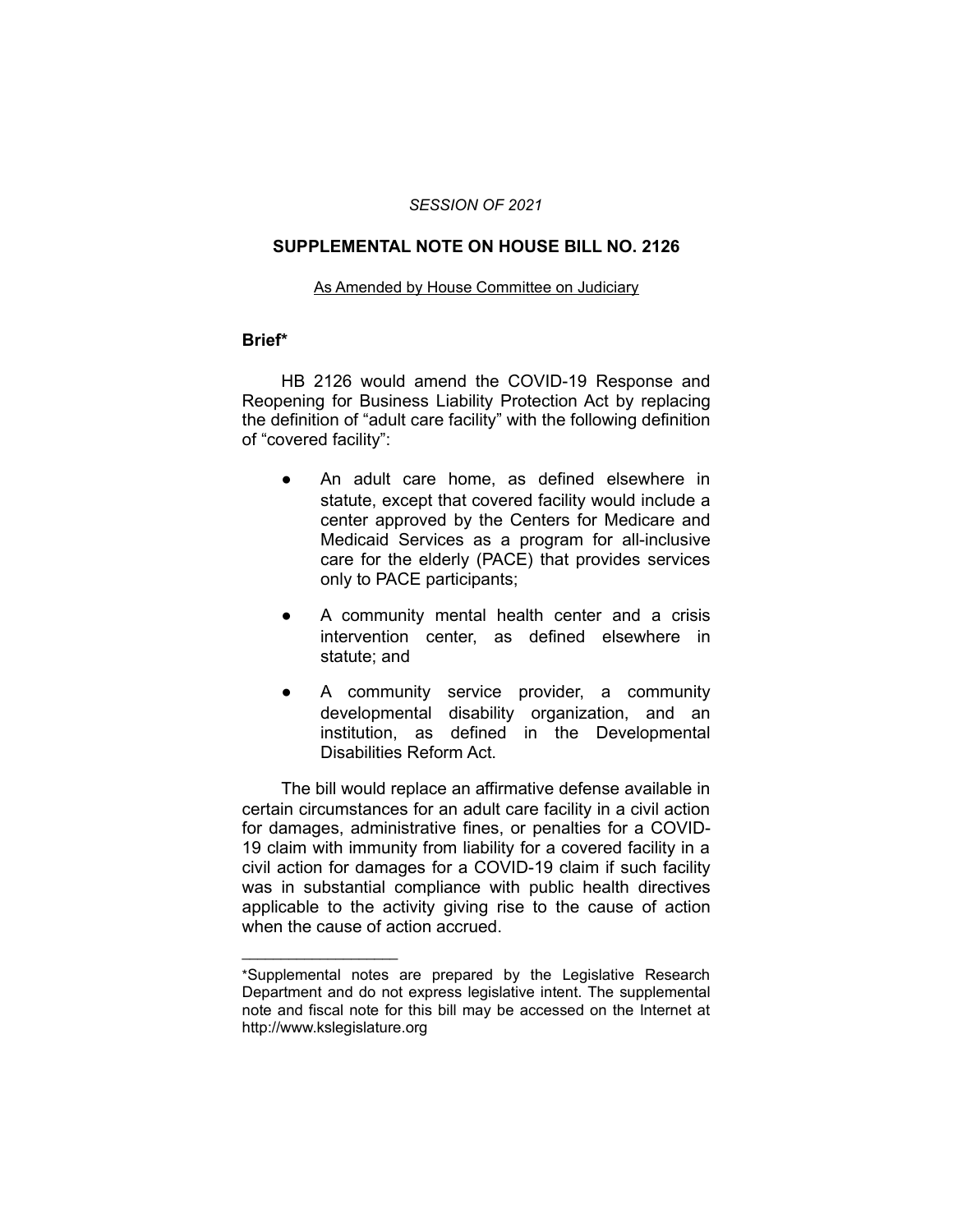For purposes of this immunity provision, "public health directives" would mean any of the following required by law to be followed related to COVID-19:

- State statutes or rules and regulations; or
- Federal statutes or regulations from federal agencies, including the U.S. Centers for Disease Control and Prevention and the Occupational Safety and Health Administration of the U.S. Department of Labor.

The bill would state this immunity provision would not apply to civil liability when it is established that the act, omission, or decision giving rise to the cause of action constituted gross negligence or willful, wanton, or reckless conduct.

The bill would state the amendments replacing the affirmative defense with an immunity provision would apply retroactively to any cause of action accruing on or after March 12, 2020, and prior to termination of the state of disaster emergency related to the COVID-19 public health emergency.

The bill would be in effect upon publication in the *Kansas Register.*

# **Background**

The bill was introduced by the House Committee on Judiciary at the request of LeadingAge Kansas and Kansas Health Care Association (KHCA). As introduced, the bill would have provided immunity for an adult care facility in a civil action for damages, administrative fines, or penalties for any claim for damages or liability arising out of or relating to acts, omissions, or decisions related to the COVID-19 public health emergency.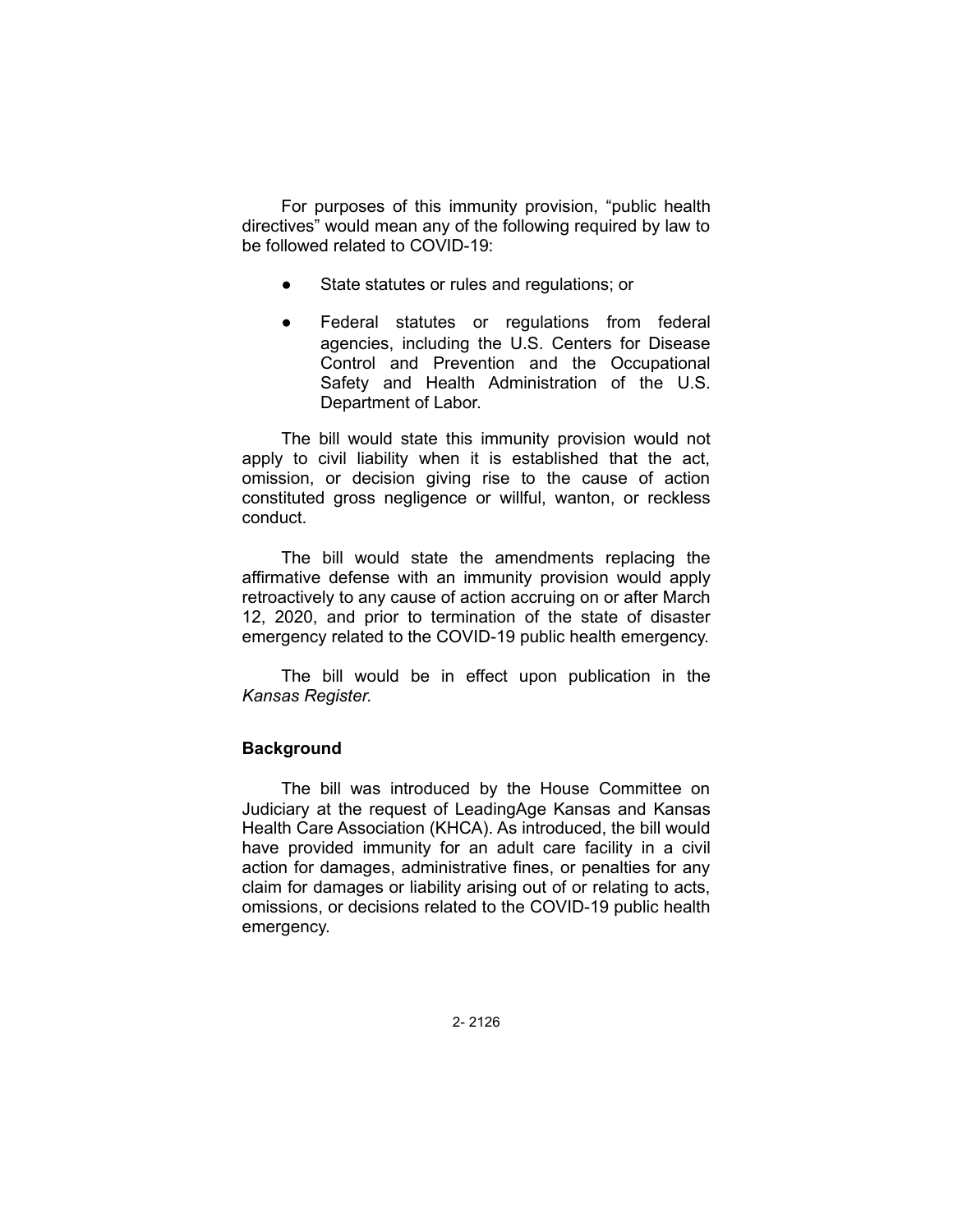# *House Committee on Judiciary*

In the House Committee hearing on February 3, 2021, representatives of the Association of Community Mental Health Centers of Kansas, Inc., Axiom Healthcare Service, Bluestem Communities, Kansas Adult Care Executives, Kansas Hospital Association, KHCA and Kansas Center for Assisted Living, LeadingAge Kansas, Locust Grove Village, Progressive Healthcare Alliance, and Starkey, Inc., testified as **proponents** of the bill. Representatives of Bethany Village and InterHab provided written-only proponent testimony.

Representative Coleman, the State Long-Term Care Ombudsman, and representatives of AARP Kansas, Disability Rights Center of Kansas, Kansas Advocates for Better Care, Kansas Bar Association, and Kansas Trial Lawyers Association testified as **opponents** of the bill.

On February 24, the House Committee amended the bill to:

- Include community mental health centers and crisis intervention centers in a definition of "covered facility" and apply the immunity to covered facilities (at the request of the Association of Community Mental Health Centers of Kansas) ;
- Include community service providers, community developmental disability organizations, and institutions, as defined in the Developmental Disabilities Reform Act, in the definition of "covered facility" (at the request of InterHab);
- Remove a provision applying the immunity to administrative fines or penalties; and
- Replace language providing broader immunity with a requirement that a facility must have been in substantial compliance with public health directives